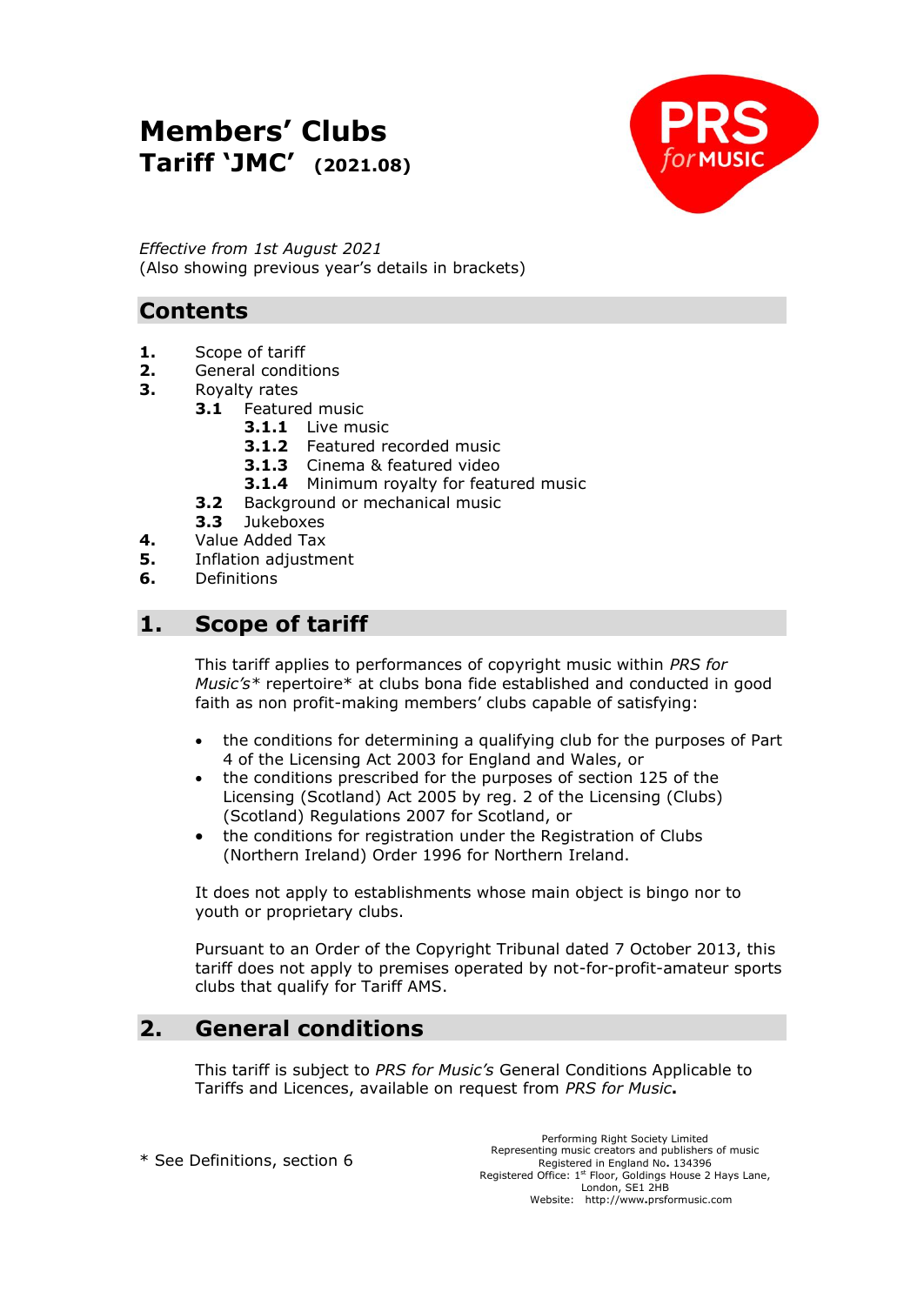# **3. Royalty rates**

Where the music user *has* applied for and obtained *PRS for Music's* licence before musical performances commence, the **standard** royalty rate will be charged and payable for the first year of the licence**.**

Where the music user *has not* applied for and obtained *PRS for Music's*  licence before musical performances commence, the **higher** (standard plus 50%) royalty rate will be charged and payable for the first year of the licence**.**

After the first year of the licence, in either case, the **standard** royalty rate will be charged and payable**.**

The following rates of charge apply to all royalties falling due from 1st August 2021**.**

|         |                                                                                                                                                                                                                                      | <b>Higher</b><br>royalty                   | <b>Standard</b><br>royalty                  |
|---------|--------------------------------------------------------------------------------------------------------------------------------------------------------------------------------------------------------------------------------------|--------------------------------------------|---------------------------------------------|
| 3.1     | Featured music*                                                                                                                                                                                                                      |                                            |                                             |
| 3.1.1   | <b>Live music</b>                                                                                                                                                                                                                    |                                            |                                             |
| 3.1.1.1 | Where the annual expenditure on the<br>provision of music* by performers* is<br>£11,208 (£10,777) or more the royalty in<br>respect of performances of music by those                                                                | 3.75%<br>of such<br>expenditure<br>(3.75%) | 2.5%<br>of such<br>expenditure<br>$(2.5\%)$ |
|         | <b>3.1.1.2</b> Where the annual expenditure on the<br>provision of music is less than £11,208<br>$(£10,777)$ the royalty per function for the<br>first 100 persons capacity* in respect of<br>performances of music by performers in | £8.52<br>(E8.19)                           | £5.68<br>(E5.46)                            |
|         | and per 25 persons capacity<br>(or part thereof) thereafter                                                                                                                                                                          | £2.12<br>(E2.04)                           | £1.41<br>(E1.36)                            |
|         | provided that:                                                                                                                                                                                                                       |                                            |                                             |
|         | The <b>maximum</b> annual royalty for<br>performances in category 3.1.1.2 is                                                                                                                                                         | £420.30<br>(E404.15)                       | £280.20<br>(E269.43)                        |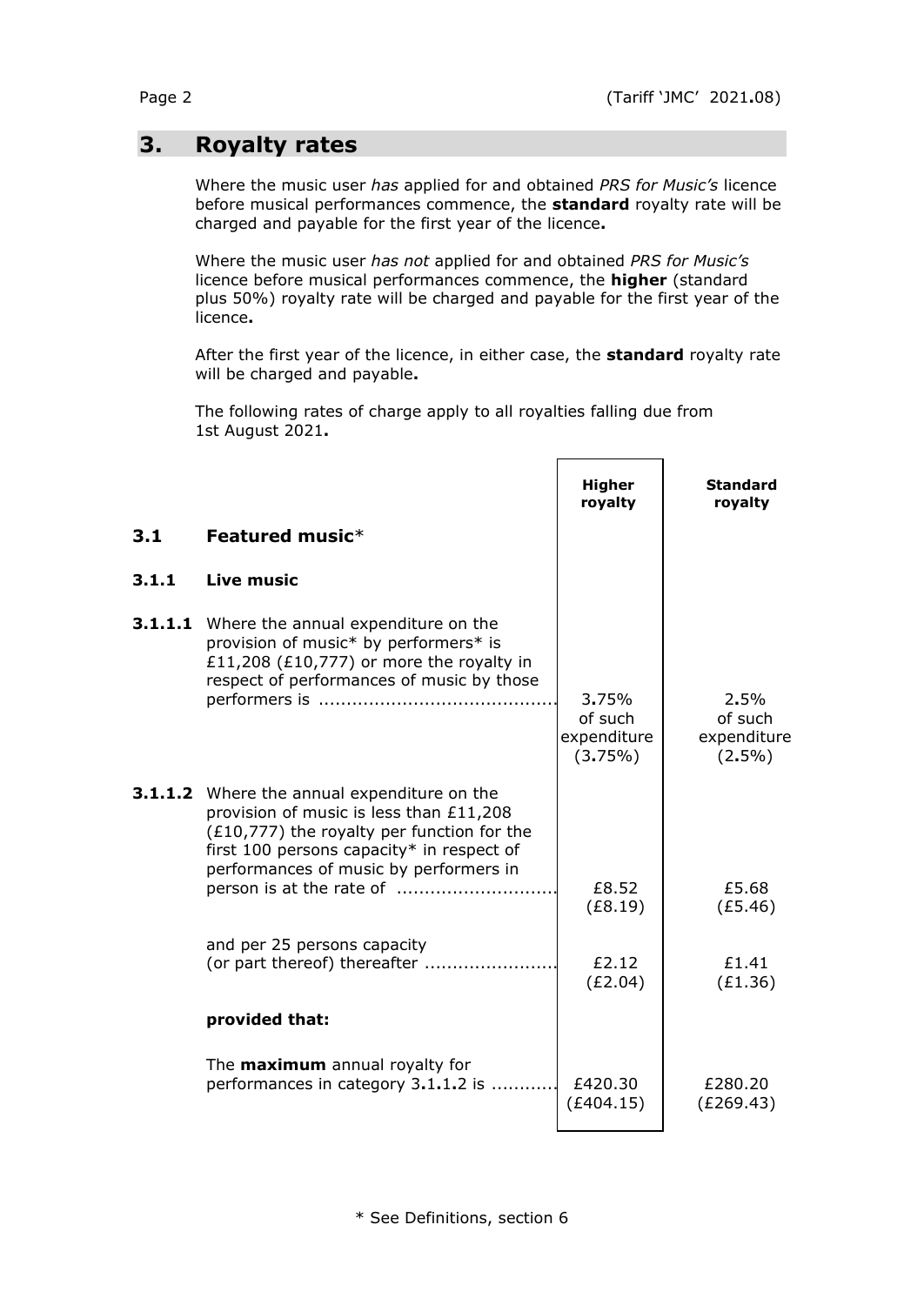$\overline{a}$ 

| <b>Higher</b><br>royalty                       | <b>Standard</b><br>royalty |
|------------------------------------------------|----------------------------|
|                                                |                            |
|                                                | £5.68                      |
| (E8.19)                                        | (E5.46)                    |
| £2.12<br>(E2.04)                               | £1.41<br>(E1.36)           |
|                                                |                            |
|                                                |                            |
| £4.13<br>(E3.96)                               | £2.75<br>(E2.64)           |
| £1.05<br>(E1.01)                               | £0.70<br>(E0.67)           |
|                                                |                            |
|                                                | £2.75                      |
| (E3.96)                                        | (E2.64)                    |
| £1.05<br>(E1.01)                               | £0.70<br>(E0.67)           |
| function for the first 100 persons capacity is | £8.52<br>£4.13             |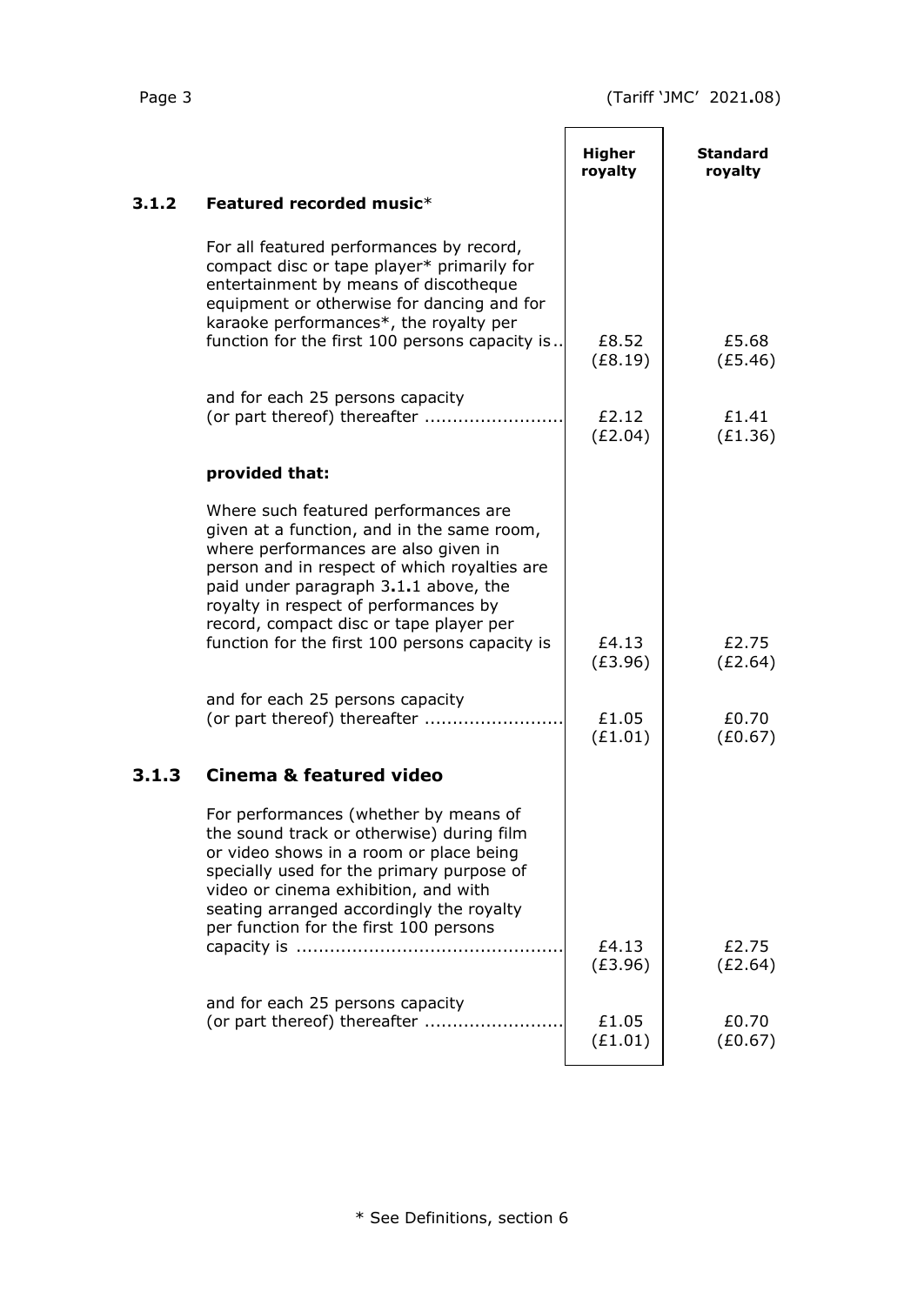|       |                                                                                                                                                                                                                                  | <b>Higher</b><br>royalty           | <b>Standard</b><br>royalty         |
|-------|----------------------------------------------------------------------------------------------------------------------------------------------------------------------------------------------------------------------------------|------------------------------------|------------------------------------|
| 3.1.4 | Minimum royalty for featured music                                                                                                                                                                                               |                                    |                                    |
|       | The minimum royalty for an annual licence for<br>featured music under this section of the tariff is                                                                                                                              | £210.14<br>(E202.05)               | £140.09<br>(E134.70)               |
|       | provided that:                                                                                                                                                                                                                   |                                    |                                    |
|       | Where there are no more than three functions<br>in a licence year this minimum charge will not<br>apply. The charges for those functions -<br>whether in terms of permits or an annual<br>licence - will however be subject to a | £52.53<br>(E50.51)<br>per function | £35.02<br>(E33.67)<br>per function |
| 3.2   | Background or mechanical music*                                                                                                                                                                                                  |                                    |                                    |
|       | The annual royalty for performances by the<br>following is:                                                                                                                                                                      |                                    |                                    |
| 3.2.1 | Television screen (without video)                                                                                                                                                                                                |                                    |                                    |
|       | with a screen no greater than                                                                                                                                                                                                    | £175.14<br>(E168.41)<br>per screen | £116.76<br>(E112.27)<br>per screen |
|       | with a screen greater than                                                                                                                                                                                                       | £262.64<br>(E252.54)<br>per screen | £175.09<br>(E168.36)<br>per screen |
| 3.2.2 |                                                                                                                                                                                                                                  | £175.14<br>(E168.41)<br>per set    | £116.76<br>(E112.27)<br>per set    |
|       |                                                                                                                                                                                                                                  |                                    |                                    |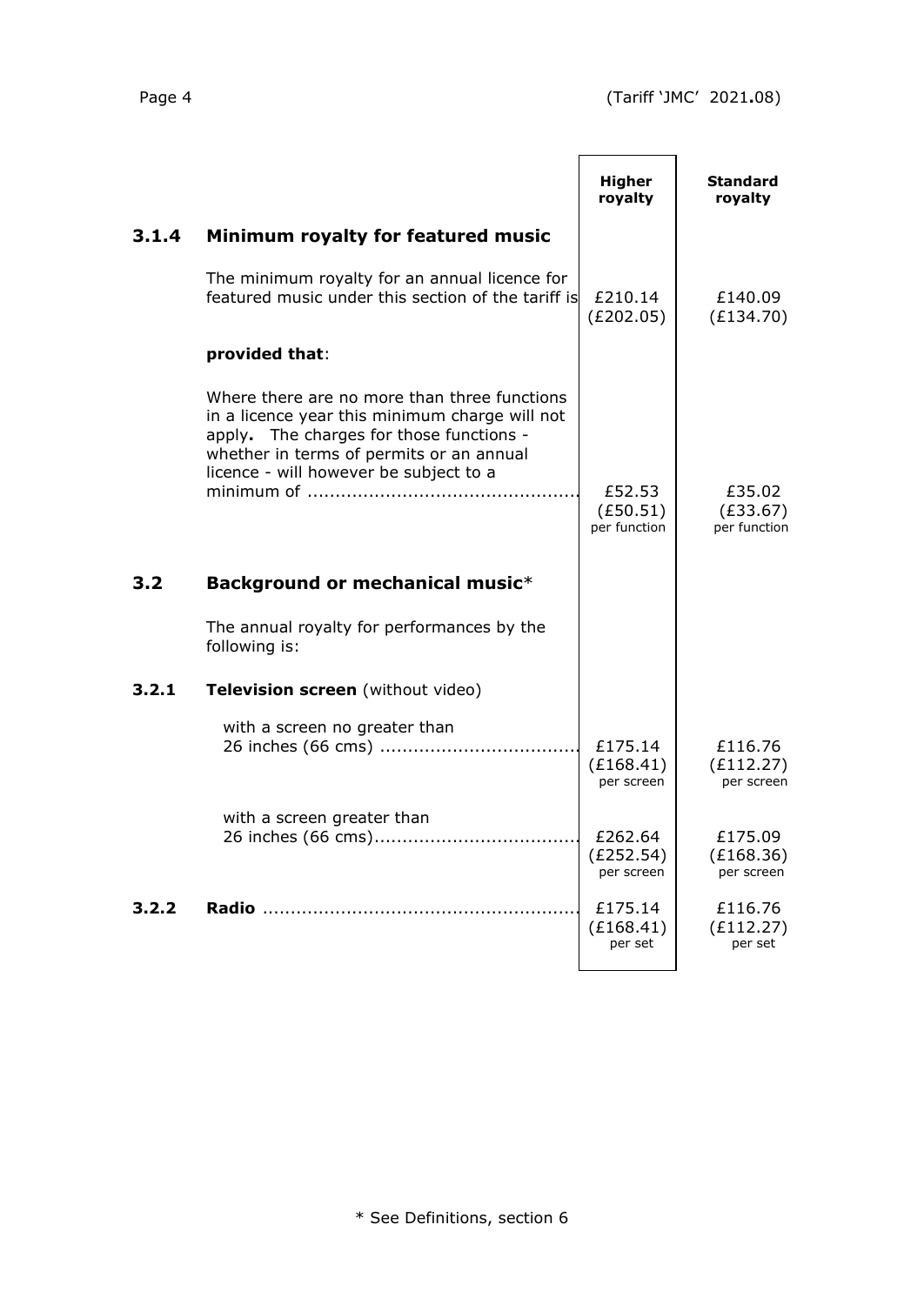|       |                                                                                                                                                                                                                                        | Higher<br>royalty                  | <b>Standard</b><br>royalty         |
|-------|----------------------------------------------------------------------------------------------------------------------------------------------------------------------------------------------------------------------------------------|------------------------------------|------------------------------------|
| 3.2.3 | <b>Video player</b> (with or without television<br>facilities through the same screen) except<br>performances where there are special seating<br>arrangements for viewing, or when the player<br>is used for discotheque performances: |                                    |                                    |
|       | with a screen no greater than 26 inches<br>$(66 \text{ cm})$                                                                                                                                                                           | £262.64<br>(£252.54)<br>per player | £175.09<br>(E168.36)<br>per player |
|       | with a screen greater than 26 inches (66 cms)                                                                                                                                                                                          | £350.24<br>(E336.77)<br>per player | £233.49<br>(£224.51)<br>per player |
| 3.2.4 | <b>Record and/or compact disc</b><br>and/or tape player and/or music centre                                                                                                                                                            | £385.28<br>(£370.46)<br>per player | £256.85<br>(£246.97)<br>per player |

#### **provided that**:

Where two or more such instruments (or screens in the case of televisions and video players) are used in the same premises, whether those instruments are of the same or of different kinds, the combined charges for those instruments will be reduced by 10%**.**

| 3.3   | <b>Jukeboxes</b>                                                               | <b>Higher</b><br>royalty | <b>Standard</b><br>royalty |
|-------|--------------------------------------------------------------------------------|--------------------------|----------------------------|
|       | The <b>annual</b> royalty per machine for<br>performances by the following is: |                          |                            |
| 3.3.1 |                                                                                | £434.64<br>(E417.93)     | £289.76<br>(E278.62)       |
| 3.3.2 | Audio jukebox<br>with background music facility*                               | £611.91<br>(E588.38)     | £407.94<br>(E392.25)       |
| 3.3.3 | Video jukebox*                                                                 |                          |                            |
|       | with a screen no greater than 26 inches                                        | £571.98<br>(E549.98)     | £381.32<br>(E366.65)       |
|       | with a screen greater than 26 inches (66 cms)                                  | £686.39<br>(E659.99)     | £457.59<br>(£439.99)       |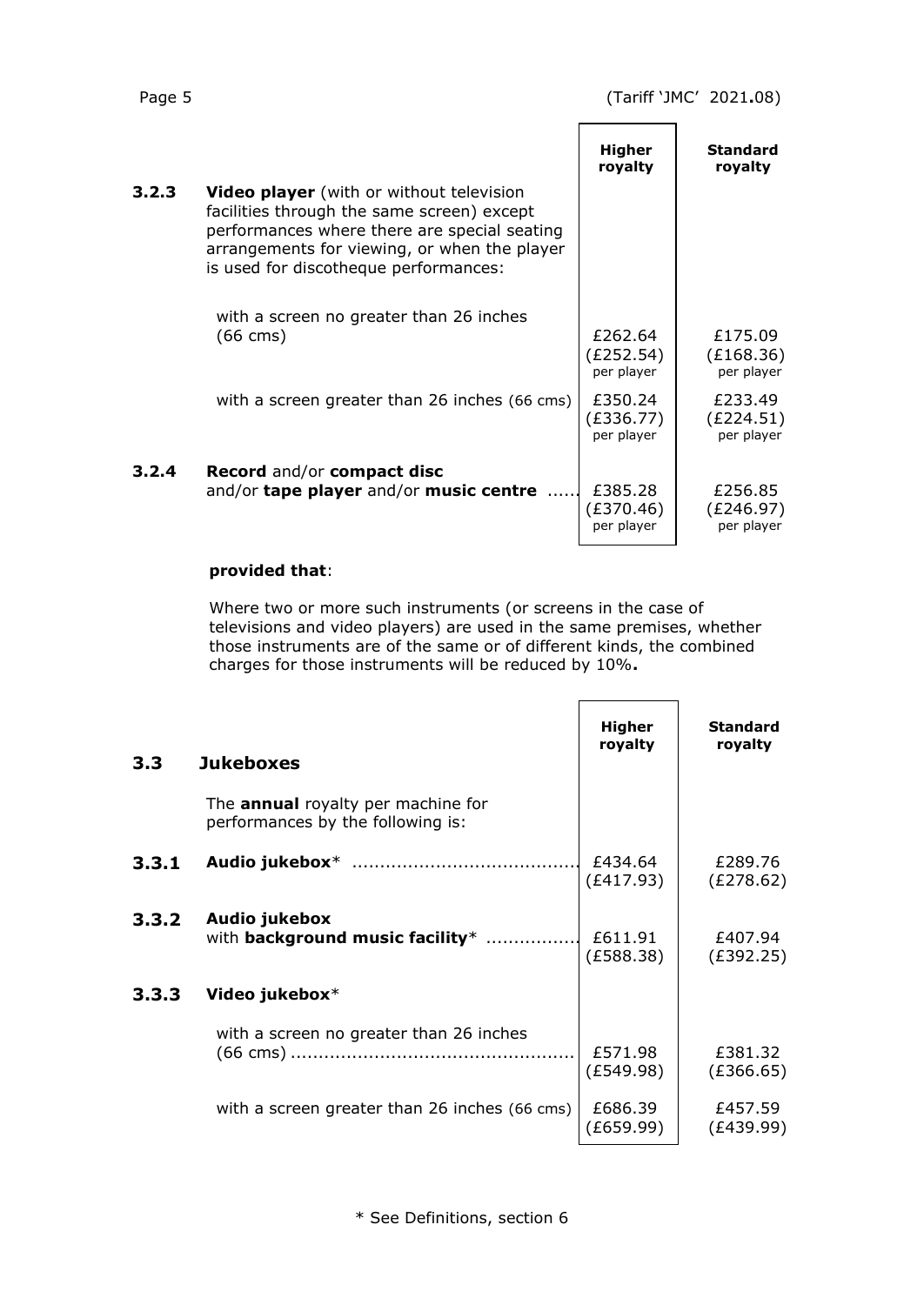$\overline{\phantom{0}}$ 

 $\blacksquare$ 

|       |                                                                                       | <b>Higher</b><br>royalty | <b>Standard</b><br>rovalty |
|-------|---------------------------------------------------------------------------------------|--------------------------|----------------------------|
| 3.3.4 | Video jukebox<br>with background music facility*                                      |                          |                            |
|       | with a screen no greater than                                                         | £709.23<br>(E681.95)     | £472.82<br>(E454.63)       |
|       | with a screen greater than 26 inches (66 cms)                                         | £795.05<br>(E764.46)     | £530.03<br>(E509.64)       |
| 3.3.5 | Combined audio/video jukebox<br>with background music facility*                       |                          |                            |
|       | with a screen no greater than                                                         | £783.57<br>(E753.44)     | £522.38<br>(E502.29)       |
|       | with a screen greater than 26 inches (66 cms)                                         | £855.23<br>(E822.33)     | £570.15<br>(E548.22)       |
| 3.3.6 | For each additional coin-entry point for<br>3.3.1, 3.3.2, 3.3.3, 3.3.4 or 3.3.5 above | £57.23<br>(E55.02)       | £38.15<br>(E36.68)         |

## **4. Value Added Tax**

Every Licensee under *PRS for Music's* tariffs will pay to *PRS for Music* in addition to the royalty due, a sum in respect of Value Added Tax calculated at the relevant rate on the royalty payable**.**

# **5. Inflation adjustment**

Every year on  $1<sup>st</sup>$  August the monetary sums in this tariff will be adjusted for inflation. The adjustment formula will apply to the standard rates, using the mean (to the nearest whole percentage point) of the percentages by which the Retail Prices Index and Average Weekly Earnings index (unadjusted) change in the year to the previous March.

March is the latest month prior to the anniversary date for which figures are likely to be published for both indices

After application of the inflation adjustment any expenditure threshold figure will be rounded to the nearest pound, with all other royalty rates rounded to the nearest penny.

All royalties will be charged at the royalty rate in force at the beginning of the licence year.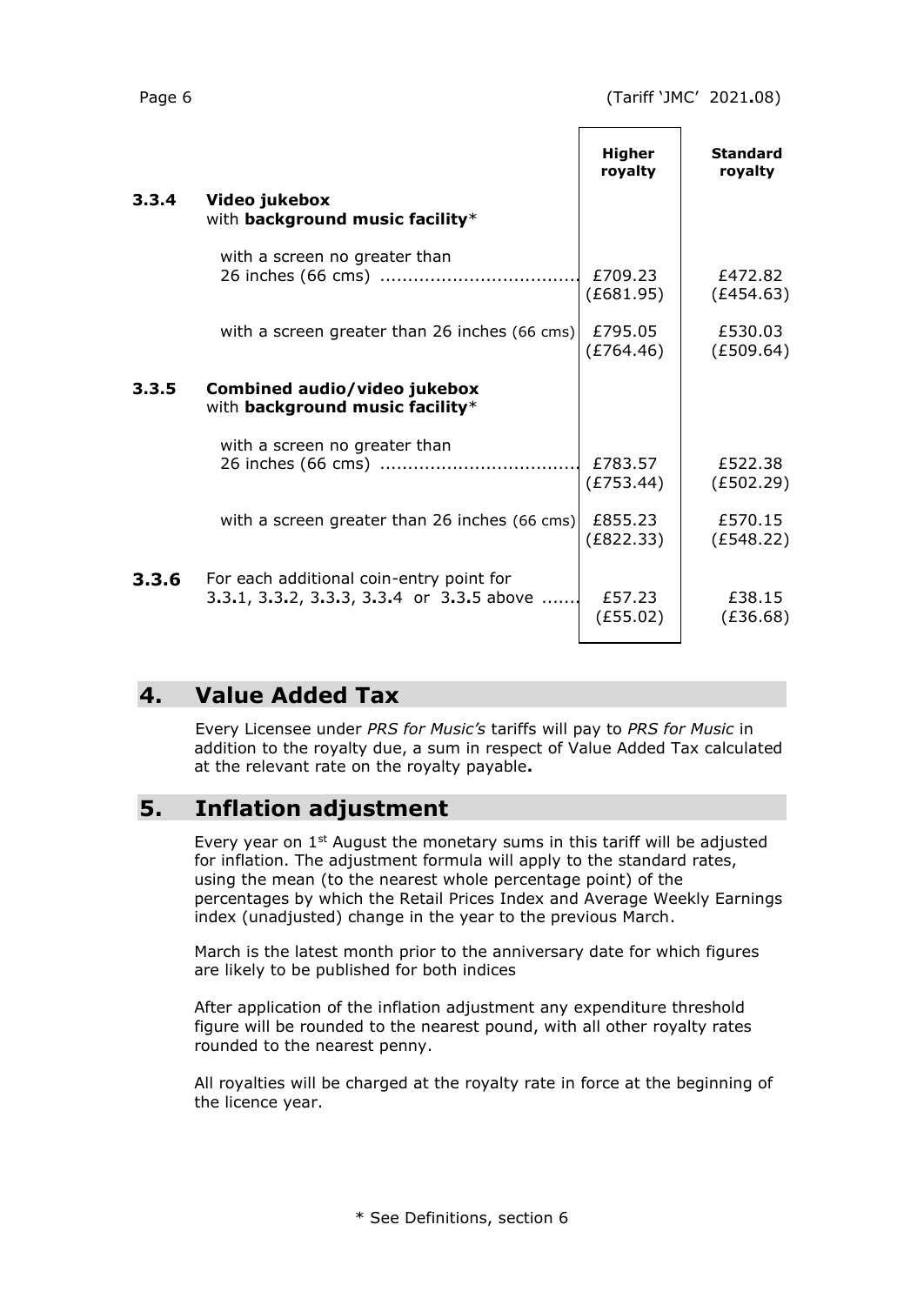## **6. Definitions**

#### • **annual expenditure on the provision of music** means the total of:

gross salaries, gross wages; plus fees, expenses or other emoluments paid to performers (excluding any disc jockeys);

and gross fees (net of any Value Added Tax) paid to third parties for the services of performers **.**

- **audio jukebox** means a machine (other than a video jukebox) for playing recorded music, capable of being operated by the insertion of a coin, token or card**.**
- **audio jukebox with background music facility** or **video jukebox with background music facility** or **combined audio/video jukebox with background music facility** or

**music centre and/or radio cassette player** means a combination of units of equipment capable of reproducing sound from more than one source through a single sound system**.**

- **background or mechanical music** means music when performed by a record player, compact disc player, tape player, or video player otherwise than for featured purposes, or music performed by a radio or television set operated on the premises or diffused through a loudspeaker from another part of the premises or a source outside the premises**.**
- **capacity** shall be calculated as follows:

where the accommodation of a room is limited to the number of seats, the capacity will be calculated by reference to the total number of seats; but where, as in the case of discotheque performances, there is no formal means of calculating the accommodation of a room, that capacity will be assessed by reference to the maximum number of persons which can reasonably be accommodated in the room or which is permitted under any regulation by Fire Authorities or under the Club's Rules**.** Where the capacity exceeds 100 persons one quarter of the charge will be levied on each 25 persons**.**

• **featured music** or **featured recorded music** means music performed by:

performers in person, or

a record, compact disc or tape player primarily for entertainment such as by means of discotheque equipment or otherwise for dancing or in conjunction with cabaret or similar entertainment, or

cinematograph equipment or video player**.**